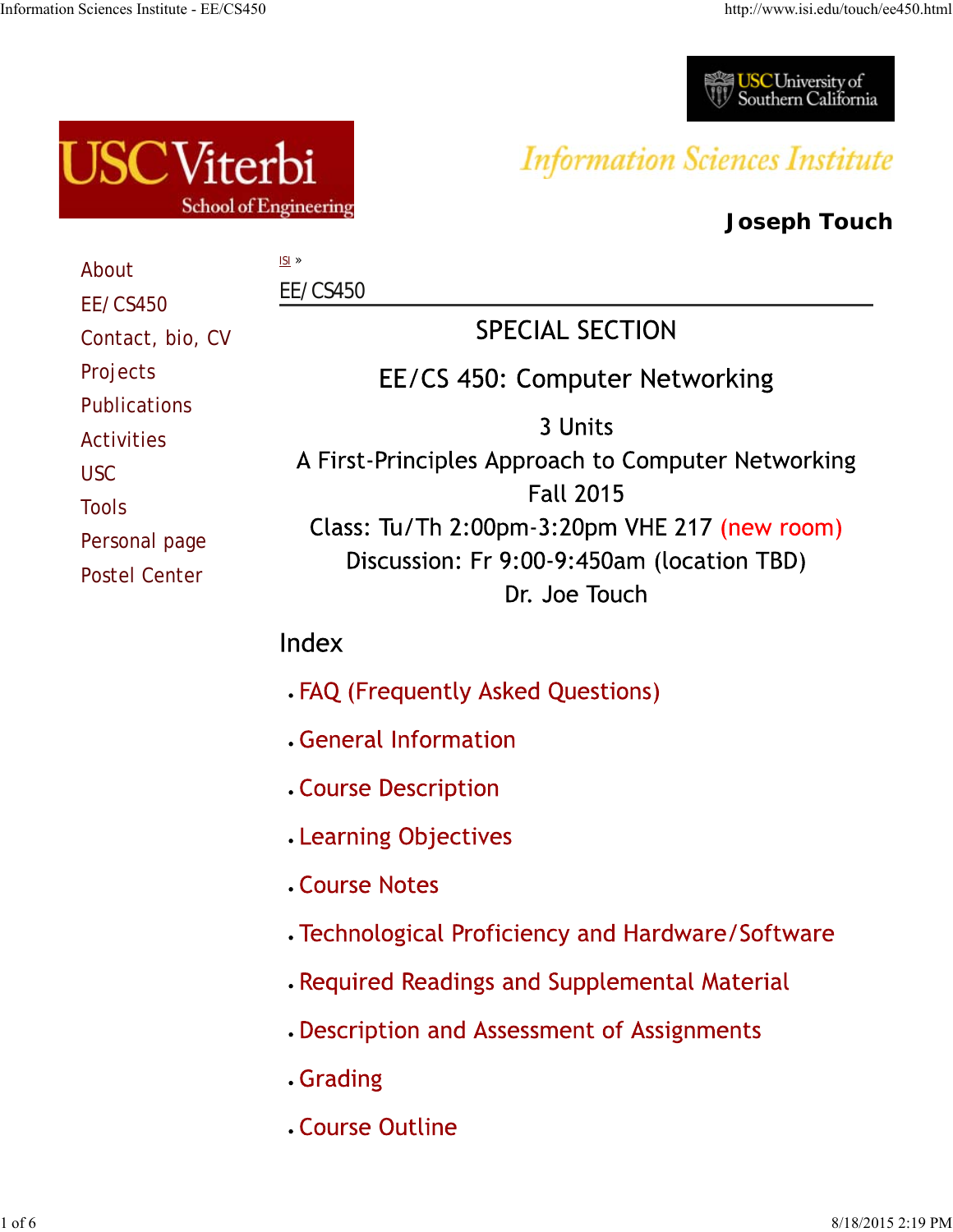#### · Statement on Academic Conduct and Support **Systems**

### **General Information**

**NOTE**: This section is using a new approach that was introduced in a special section of EE/CS450 for the first time in Spring 2015. It differs from other past EE/CS 450 as well as other Fall 2015 sections.

Location: VHE 217 (Tu-Thu class) / TBD (Fr discussion) [NOTE: there is NO "quiz section" for this class section]

Discussion forum: Piazza (contact the TA to be enrolled if you have not already been invited)

Instructor: Dr. Joe Touch

**Office**: PHE 414 during scheduled campus office hours (also USC/ISI 1130N **by appointment only**)

**Office hours**: On campus at PHE 414 Thursday 3:30-4:40pm (also at USC/ISI **by appointment only**)

**Contact info**: touch@isi.edu, 310-448-9151

#### Teaching Assistant: Nachikethas A. Jagadeesan

**Office**: RTH419 during scheduled hours and by appointment

**Office hours**: TBD

**Contact info**: nanantha@usc.edu

#### Grader: Avinash Reddy

**Contact info**: asingire@usc.edu

IT Help:

**Contact USC IT Services.**

### **Course Description**

Network architectures; layered protocols, network service interface; local networks; long-haul networks; internal protocols; link protocols; addressing; routing; flow control; higher level protocols.

NOTE: This section is using a new approach that was introduced in a special section of EE/CS450 for the first time in Spring 2015. It differs from pther past EE/CS 450 as well as other Fall 2015 sections, as described below:

> *"You told me to go back to the beginning... so I have." – Inigo Montoya, quoting Vizzini's advice, from the movie 'the Princess Bride'*

Vizzini was right: when in doubt, it can be useful to revisit origins. This is a special section of EE450 based on a new "first principles" approach to computer networking based on fundamental principles that evolved from USC/ISI's experience developing virtual networks and recursive networking.

Past approaches focus on a protocol architecture that was developed in the 1970s by the international organization of telephone companies (the ITU) called Open Systems Interconnect (OSI). The OSI model was never widely deployed, yet it remains the basis of our network teaching. It describes a seven-layer architecture, but why those seven? Why exactly seven?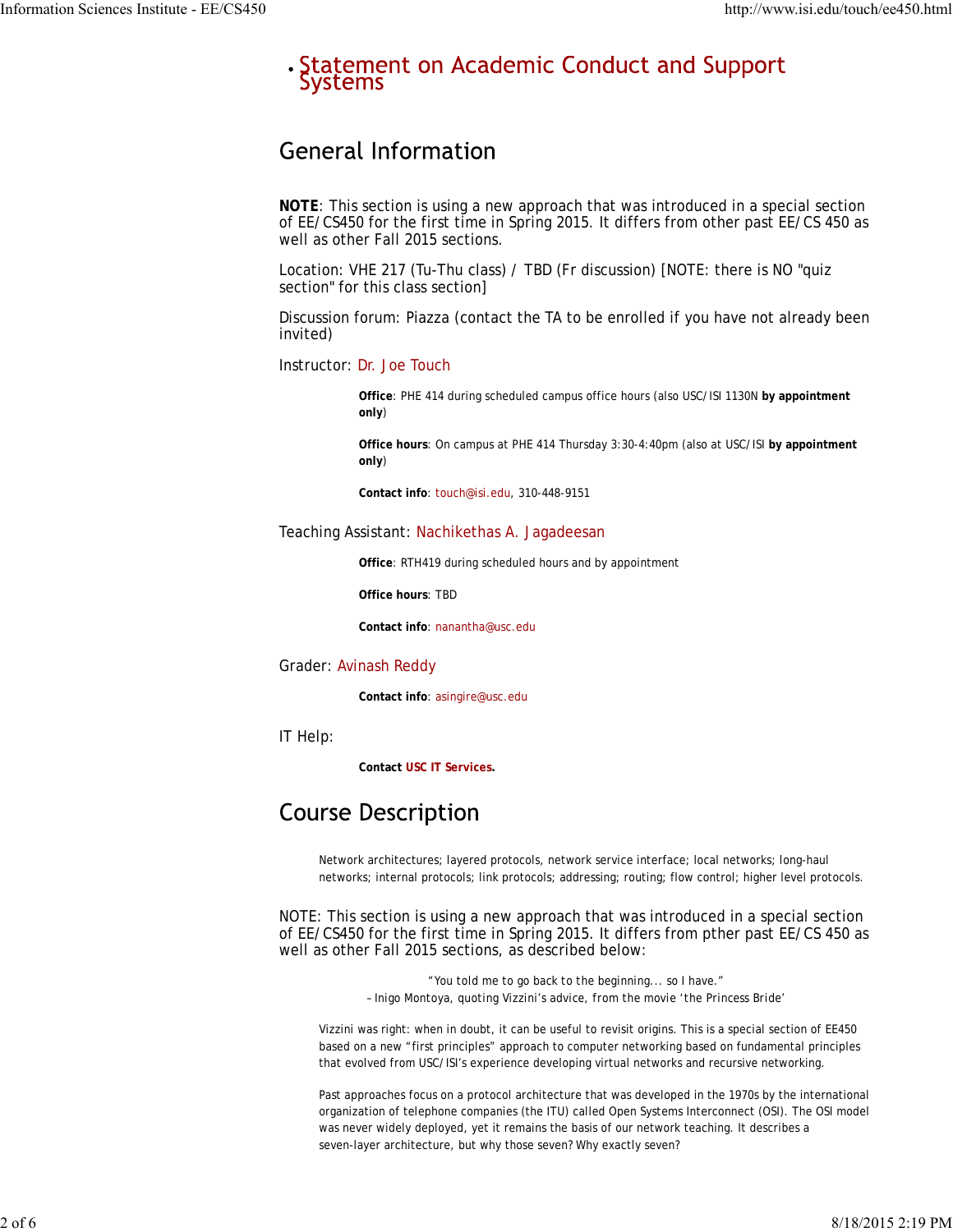Most computer networking texts explore past and present examples of networks by either assembling them bottom-up or disassembling them top-down. This section of EE450 goes beyond construction and destruction towards fundamental understanding.

> Join us for this special section to go beyond the OSI stack and answer "WHY"…

### **Learning Objectives**

**Prerequisites**: Junior standing, CS or EE major, ability to program in C or C++ (Note: EE/CS450 duplicates credit in CSCI353, so CSCI353 MUST NOT have already been taken)

**Co-Requisites**: none

**Concurrent Enrollment**: Friday 9-9:50am discussion section (recommended but not required)

NOTE: The discussion section is that it is a "group chat" with the TA and other students. It is \*not\* intended to extend classtime, and NO NEW MATERIAL will be covered there. If you have a schedule conflict for the discussion, please contact the instructor.

**Recommended Preparation**: Review Unix C programming.

# **Course Notes**

**Grading type**: Letter grades

**On-line**: USC Blackboard

### Technological Proficiency and Hardware/Software

Students are expected to be proficient in Unix C programming.

Computer access is provided by USC; alterately, students may use their own computers for programming assignments.

# Required Readings and Supplemental Material

Required:

Draft course notes (TBD)

Suggested:

Shannon/Weaver, *The Mathematical Theory of Communication* (any edition)

#### Supplemental:

Peterson/Davie, *Computer Networks: A systems approach* (any edition). Readings will be cited from the Fifth Edition; students are responsible for locating the corresponding material in other editions.

### Description and Assessment of Assignments

Programs and homework assignments are posted to Blackboard.

Description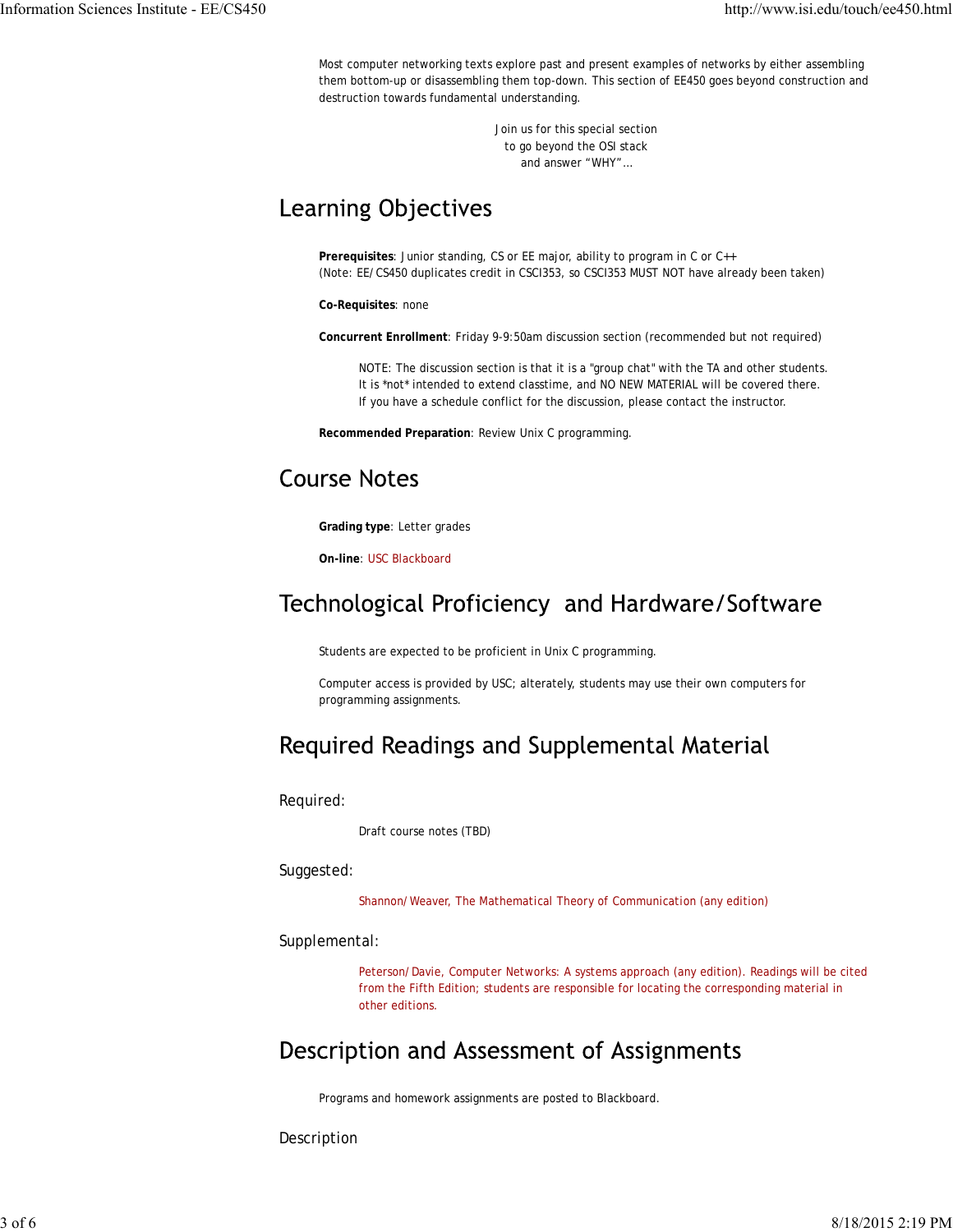Homeworks - generally due one week after being assigned:

| <b>HOMEWORK</b> | Material   | Assigned    | Due (class start)<br>Thu, Sep 17 |  |
|-----------------|------------|-------------|----------------------------------|--|
|                 | Topics 1,2 | Thu, Sep 10 |                                  |  |
|                 | Topic 3    | Thu, Oct 1  | Thu, Oct 8 (midterm day)         |  |
|                 | Topics 5,6 | Thu, Nov 5  | Thu, Nov 12                      |  |

Programming - generally due two weeks after being assigned:

| Program | Topic                            | Assigned    | Due (class start) |
|---------|----------------------------------|-------------|-------------------|
|         | Protocol machine                 | Thu, Sep 17 | Thu, Oct 1        |
|         | Naming and relaying              | Thu, Oct 22 | Thu, Nov 5        |
|         | Intralayer mechanism performance | Tue, Nov 17 | Thu, Dec 3        |

#### Assessment

Homeworks and programming assignments are to be completed individually. Homeworks will include multiple choice, true/false, and essay questions, and are graded according to predefined metrics. Programming assignments will be graded based on an evaluation of running code.

### Grading

15% Homeworks (3 assignments, 5% each)

15% Programming (3 assignments, 5% each)

30% Midterm exam (in-class, tentatively scheduled for Thur. Oct 8, 2015; EXCEPTIONS ONLY PER UNIVERSITY POLICY)

40% Final exam (on-campus, as scheduled by USC, EXCEPTIONS ONLY PER UNIVERSITY POLICY)

NOTE: USC schedules the final exam. The exam will occur when they schedule it, and is subject to their rescheduling.

### **Assignment Submission Policy**

Homeworks and programming assignments will be submitted via USC Blackboard. Homeworks/programs due at the start of class on the date indicated. No extensions except as per USC policy. Assignments can be turned in late with 20% penalty per day.

### **Additional Policies**

#### Midterm and final exams

Midterms and final exams must be taken on campus on the scheduled date except as per documented USC policy. Note that certain exceptions require advance notice.

NOTE: USC schedules the final exam. The exam will occur when they schedule it, and is subject to their rescheduling.

Incompletes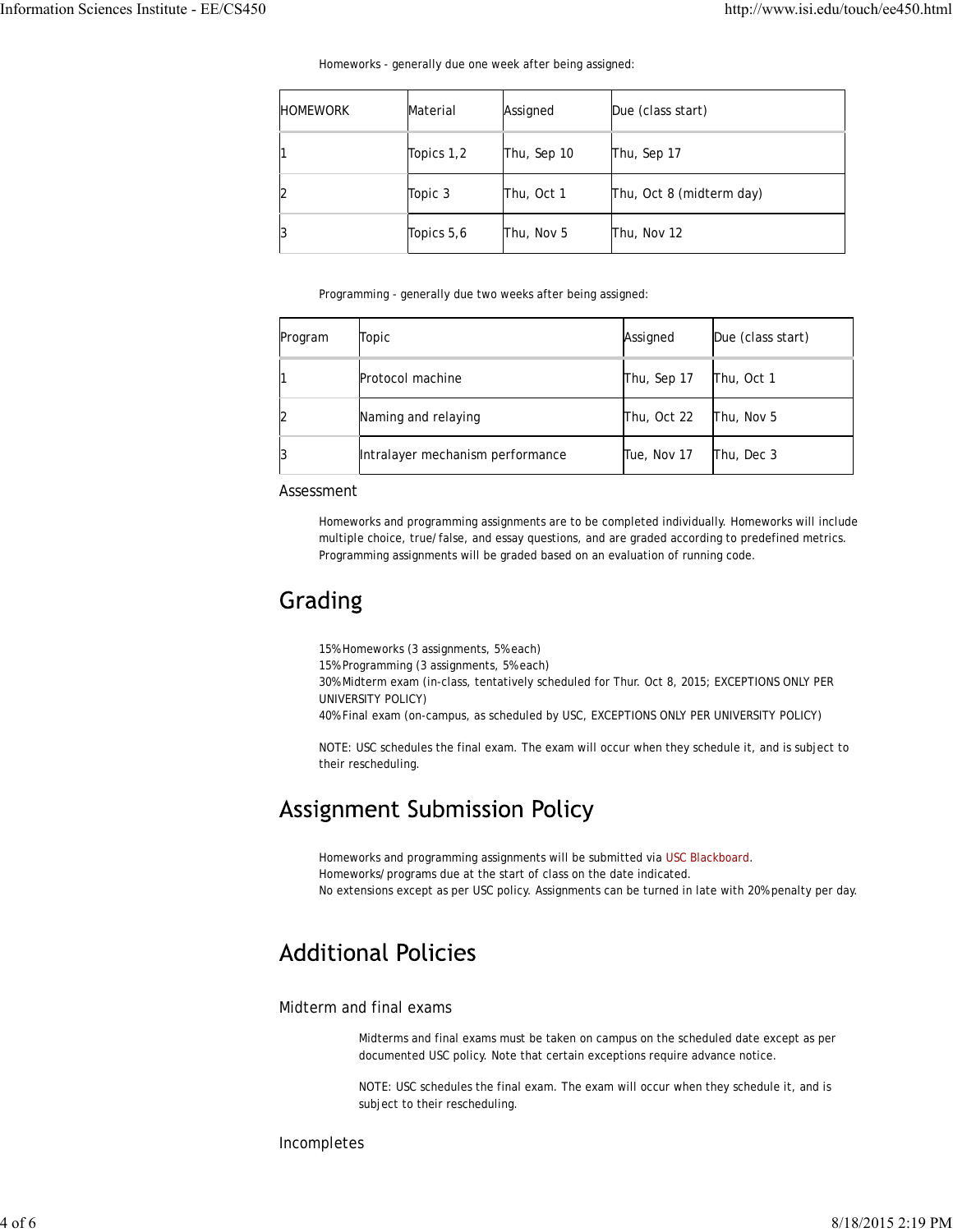Incompletes will not be granted except as per documented USC policy.

#### Course outline (subject to change)

**There are no required assigned readings. Students should refer to Shannon/Weaver and Peterson/Davie as references.**

**Lecture notes are posted here after each lecture.**

**Note that these slides are available ONLY from USC IP addresses. You must be on-campus or using a VPN into USC to access them.**

- 1. Introduction
	- AUG 25 #01 Background
	- AUG 27 #02 Performance and efficiency **(Peterson/Davie Sec 1.5, optionally)**
- 2. Communication
	- SEP 1 #03 Communication as shared state **(Shannon/Weaver, optionally)**
	- SEP 3 #04 The perfect channel **(Peterson/Davie Sec 2.1, 2.4, optionally)** (spreadsheet here)
	- SEP 8 #05 Encodings **(Peterson/Davie Sec 2.2, optionally)**
	- SEP 10 #06 Protocols as two-party interactions **(Peterson/Davie Sec 5.2.3, 9.1, 9.4.2, optionally)**
- 3. Networking
	- SEP 15 #07 Multiparty **(Peterson/Davie Sec 4.2.1, optionally)**
	- SEP 17 #08 Sharing 1 **(Peterson/Davie Sec 1.2.2-1.2.3, optionally)**
	- SEP 22 #09 Sharing 2 **(Peterson/Davie Sec 2.6-2.7, optionally)**
	- SEP 24 #10 Relaying **(Peterson/Davie Sec 3.1-3.2, 3.4, 6.2, optionally)**
- 4. Layers
	- SEP 29 #11 Common translation **(Peterson/Davie Sec 3.2, optionally)**
	- OCT 1 #12 The need for naming and resolution **(Peterson/Davie Sec 3.2, optionally)**
	- $\bullet$  OCT 6 #13 review
	- OCT 8 **MIDTERM**
- 5. Naming
	- OCT 13 #14 Layer traversal and naming
	- OCT 15 #15 Resolution **(Peterson/Davie Sec 3.2.6, 9.3.1, optionally)**
	- OCT 20 #16 Sockets naming inside and out **(Peterson/Davie Sec 1.4, 5.2.7, optionally)**
	- OCT 22 #17 Automatic naming **(Peterson/Davie Sec 3.2.7, 4.1.3, optionally)**
- 6. Recursion
	- OCT 27 #18 Recursion and layering
	- OCT 29 #19 Walking the DAG
	- NOV 3 #20 Routing protocols **(Peterson/Davie Sec 3.3, 4.2.2, 4.3.2, 9.4.1, optionally)**
	- NOV 5 #21 Forwarding as tail recursion
- 7. Intra-layer Issues
	- NOV 10 #22 Intralayer optimizations
	- NOV 12 #23 Intralayer examples **(Peterson/Davie Sec 2.5, 6.3, 5.2.4-5.2.6, optionally)**
	- NOV 17 #24 More intralayer examples and issues **(Peterson/Davie Sec 5.3, 7.1, optionally)**
	- NOV 19 #25 Security **(Peterson/Davie Sec 8, optionally)**
- 8. History
	- NOV 24 #26 OSI and the cake
	- NOV 26 THANKSGIVING BREAK (no class)
	- DEC 1 #27 The Internet and the short stack
- 9. New Concepts
	- DEC 3 #28 Emerging Issues / REVIEW
	- DEC 8 study day
	- DEC 10 (TENTATIVE) **FINAL** (same location as class unless announced otherwise, as scheduled by USC)

#### Statement on Academic Conduct and Support Systems